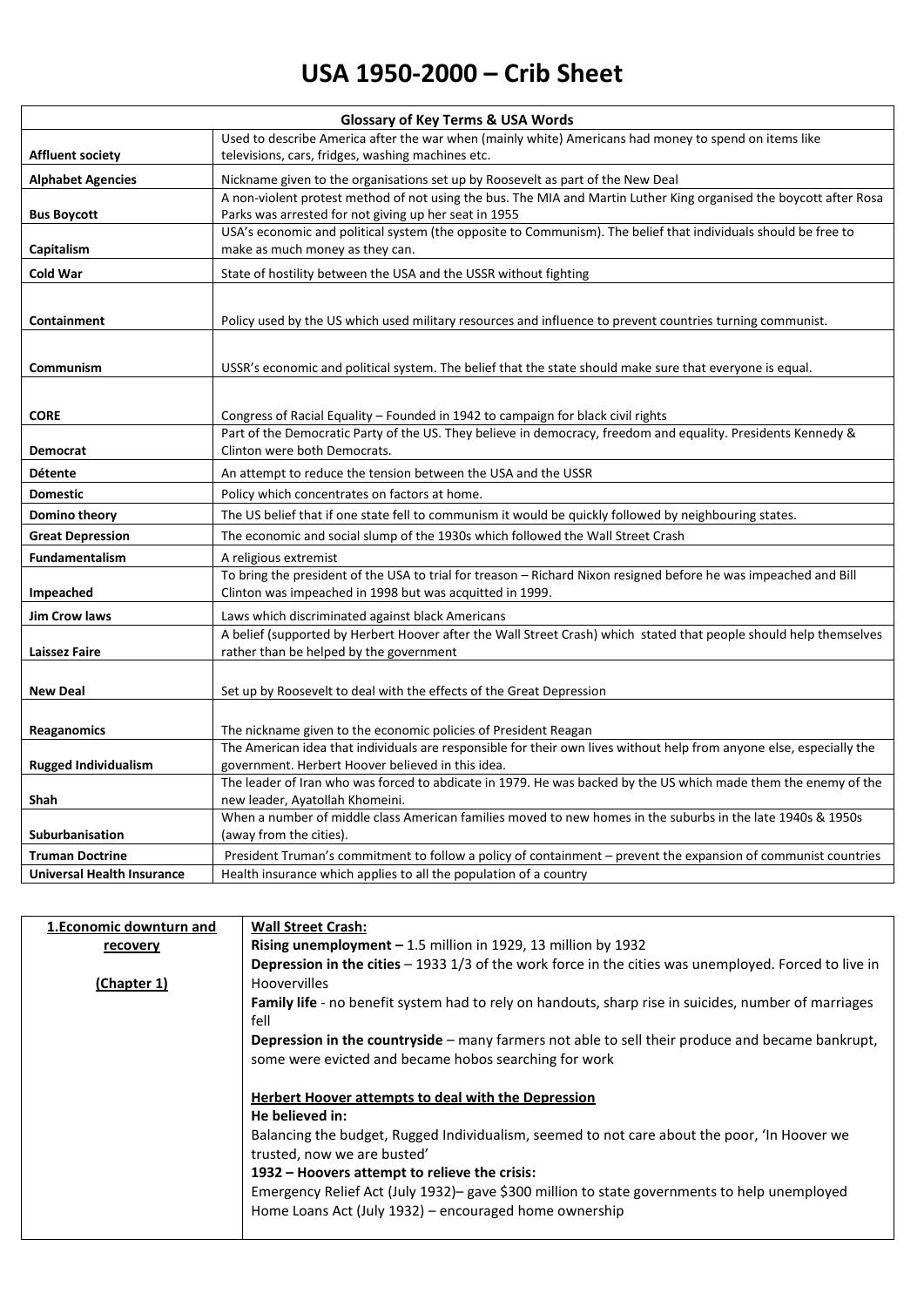|                           | <b>Roosevelt and New Deal</b>                                                                                                                                                                                          |
|---------------------------|------------------------------------------------------------------------------------------------------------------------------------------------------------------------------------------------------------------------|
|                           | Relief, Recovery and Reform - programme to restore the shattered economy                                                                                                                                               |
|                           | Alphabet Agencies - AAA - Helped farmers to increase their profits, subsidies paid to farmers to                                                                                                                       |
|                           | destroy their crops in order to drive up prices. FERA - Provided \$500 million to help poor and                                                                                                                        |
|                           | homeless                                                                                                                                                                                                               |
|                           | Second New Deal (1935) - Targeted the rights of workers, the poor and the unemployed                                                                                                                                   |
|                           | Successes - Millions of jobs were created as a result of AAs, it stabilised the banking system and                                                                                                                     |
|                           | restored confidence in the market, income of farmers doubled between 1932-39                                                                                                                                           |
|                           | Criticisms- it discriminated against black people (lower wages or no work), only short term                                                                                                                            |
|                           | improvement as there was another recession in 1937, did not do enough to help the needy, World                                                                                                                         |
|                           | War ultimately lifted the US out of the Depression                                                                                                                                                                     |
| 2 The economic impact of  | How did America benefit from WW2? - Arms production rapidly increased. Traditional industries                                                                                                                          |
| <b>WWII and post-war</b>  | such as coal, iron and steel and oil greatly expanded. By end of 1940s USA produced one-half of the                                                                                                                    |
| developments              | world's manufactured goods.                                                                                                                                                                                            |
|                           | Economic boom- war bonds were cashed in and Americans started buying consumer goods,                                                                                                                                   |
| (Chapter 2)               | automobile industry increased in sales.                                                                                                                                                                                |
|                           | Consumerism-America becomes an affluent society, buy an increased amount of goods, growth in                                                                                                                           |
|                           | population led to growth in demand of goods, standard of living increased.                                                                                                                                             |
|                           | Suburbanisation -1950s mist middle class families moved away from the centre of cities to new                                                                                                                          |
|                           | homes in the suburbs. Here they could live the 'American Dream', they could now live here with the                                                                                                                     |
|                           | latest 'must have' appliances.                                                                                                                                                                                         |
|                           | Poverty amidst aplenty'-1950s was not an affluent time for everyone - 29 % of population lived                                                                                                                         |
|                           | below the poverty line, Hispanic workers in the west and black people in the ghettos had low paid                                                                                                                      |
|                           | jobs or found it hard to find jobs                                                                                                                                                                                     |
| 3. Civil Rights 1941-1969 | During WWI-Fought in segregated units (Jim Crow Army), black soldiers not allowed into combat in the<br>marines - they were only used to transport supplies, US air force would not accept black pilots; by the end of |
|                           | the war there were 1000 black pilots                                                                                                                                                                                   |
| (Chapter 3)               | Contribution to the war effort - 1941 Roosevelt set up his 'Fair Employment Practices Committee' which                                                                                                                 |
|                           | banned discrimination against black Americans in those factories used to produce war goods. Black Americans                                                                                                            |
|                           | began the 'Double V' campaign - victory over fascism abroad and over discrimination at home. Membership of                                                                                                             |
|                           | the NAACP rose from 50,000 to 450,000 during the war                                                                                                                                                                   |
|                           | Impact of the war on the civil rights issue - President Truman sets up a civil rights committee. Proposes an                                                                                                           |
|                           | anti-lynching bill but this was opposed. However, this provided encouragement to the NAACP which began to<br>challenge the segregation laws in the courts in the 1950s.                                                |
|                           | Brown v. Topeka (1952-54) - In 1952, Linda Brown's parents along with the NAACP took the board of                                                                                                                      |
|                           | education to court because Linda was not allowed to attend the white school nearest to her house. After                                                                                                                |
|                           | losing, they took the case to the Supreme Court. 1954, the Supreme Court ruled that racial segregation went                                                                                                            |
|                           | against the US constitution. However, the Supreme Court had no power to impose its decision                                                                                                                            |
|                           | Little Rock Central High School (1957) - Nine Africa-American students attempted to enter the white-only                                                                                                               |
|                           | Central High School. The Governor Faubus surrounded the school with National Guardsman to prevent the                                                                                                                  |
|                           | students from entering. President Eisenhower responded by sending in 1,000 troops to protect the for the rest<br>of the school year                                                                                    |
|                           | James Meredith (1962)-Supreme Court forced Mississippi University to accept the black student James                                                                                                                    |
|                           | Meredith. He was prevented by doing so by the Governor of Mississippi. Riots broke out and President                                                                                                                   |
|                           | Kennedy sent 2,000 troops to restore order, 300 soldiers had to remain on the university campus to protect                                                                                                             |
|                           | Meredith for three years                                                                                                                                                                                               |
|                           | The Montgomery Bus Boycott (1955-1956) - In 1955 Rosa Park refused to give up her seat up to a white person                                                                                                            |
|                           | and was arrested and convicted of breaking the law. The MIA was set up (led by MLK) and they organised a<br>boycott by deliberately stopping to use the buses. Bus companies went bust, 1956 - the Supreme Court       |
|                           | declared the bus laws illegal, the bus companies gave in. This was the beginning of the non-violent mass                                                                                                               |
|                           | protest.                                                                                                                                                                                                               |
|                           | Freedom Rides (1961)-CORE deliberately rode on buses of companies who were ignoring the law banning                                                                                                                    |
|                           | desegregation, a bus was attacked and burnt and some riders were beaten up. 27 Freedom riders were                                                                                                                     |
|                           | arrested and by Sept. 1961, 27 freedom riders were jailed for 67 days. Robert Kennedy was eventually able to                                                                                                           |
|                           | end segregation in all bus & rail stations and airports.                                                                                                                                                               |
|                           | Martin Luther King - Believed in non-violent protest, leader of the MIA and played key part in the Montgomery                                                                                                          |
|                           | Bus Boycott, gifted public speaker and became leading figure in civil rights movement. Birmingham march<br>(1963), March on Washington (1963), Nobel peace prize (1964), Selma to Birmingham marches (1965) &          |
|                           | assassination (1968).                                                                                                                                                                                                  |
|                           | Malcolm X - Rejected MLK's peaceful methods believing violence could be justified to secure a black separate                                                                                                           |
|                           | nation, good public speaker, support from young black Americans, encouraged the self-esteem of black                                                                                                                   |
|                           | Americans, inspired Black Power and Black Panther movement                                                                                                                                                             |
|                           | Legislation - Civil Rights Act (1964) - racial discrimination banned in employment; black students given equal                                                                                                         |
|                           | rights to enter all public places. Voting Rights Act (1965) - stopped racial discrimination over the right to vote;                                                                                                    |
|                           | ended literacy tests. Supreme Court ruling (1967) -Supreme Court ruled that state laws banning interracial<br>marriages were unconstitutional. Fair Housing Act (1968) - made racial discrimination illegal in housing |
|                           |                                                                                                                                                                                                                        |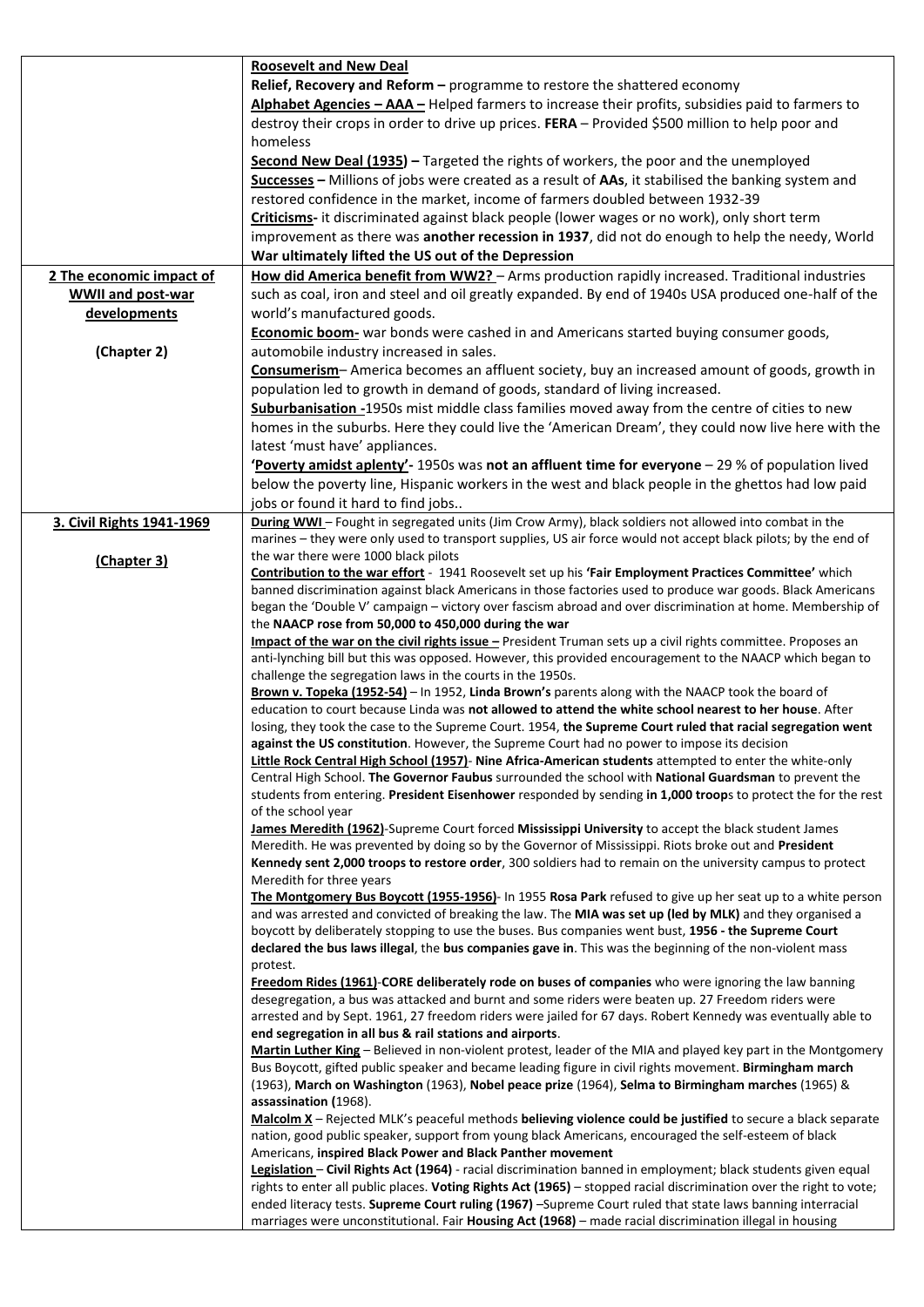| 4. Political change 1960s-2000 | President Kennedy (1960-Democrat) - New Frontier aimed to tackle poverty, inequality and                                                                                                                 |
|--------------------------------|----------------------------------------------------------------------------------------------------------------------------------------------------------------------------------------------------------|
|                                | deprivation. He appointed first black federal judge (Thurgood Marshall); sent troops to protect                                                                                                          |
| (Chapter 4)                    | James Meredith at Mississippi University; he introduced the Civil Rights Bill. Introduced public                                                                                                         |
|                                | works scheme; spent money on defence and space technology which created jobs. He proposed                                                                                                                |
|                                | Medicare and gave financial help to the elderly and unemployed. However, he faced opposition in                                                                                                          |
|                                | Congress and many bills were rejected due to his limited experience in office.                                                                                                                           |
|                                | Nixon and the Watergate Scandal (1972-1974 Republican) - 1972 set up CREEP with the intention                                                                                                            |
|                                | of getting into power by any means necessary. CREEP arrested for breaking into the Watergate                                                                                                             |
|                                | offices of the Democratic Party. Nixon ordered a cover up and lied to the American public (went on                                                                                                       |
|                                | to win a landslide victory in the election of 1972). Revealed that president's conversations had been<br>taped but Nixon refused to hand over the tapes; when the tapes were eventually handed over some |
|                                | were missing or contained gaps. April 1974, Nixon was forced to hand over the tapes unedited                                                                                                             |
|                                | which showed that he had repeatedly lied throughout the investigation. August 1974, Nixon                                                                                                                |
|                                | resigned before he was impeached by Congress. Effects - it undermined the people's confidence in                                                                                                         |
|                                | politics and politicians; destroyed Nixon's reputation (nicknamed 'Tricky Dicky'); it damaged                                                                                                            |
|                                | American's reputation abroad; the USSR used it as an example of corruption the US                                                                                                                        |
|                                | Ronald Reagan (1980 Republican) - Introduced Reaganomics; cut taxes (by \$33 billion) hoping it                                                                                                          |
|                                | would encourage people to spend and thereby create jobs; slashed welfare programmes (by \$20                                                                                                             |
|                                | billion a year for three years). Cut taxes at a time when government spending (on the Star Wars                                                                                                          |
|                                | programme) increased and this caused the national debt to grow to \$1 trillion. 1987 recession hit                                                                                                       |
|                                | due to the worst stock market crash since 1929                                                                                                                                                           |
|                                | George Bush Snr. (1989-1993 Republican) - continued with Reagan's economic policy but ran into                                                                                                           |
|                                | trouble. Had to go back on election promises and start to increase taxes (especially on the wealthy).                                                                                                    |
|                                | Passed the Disability Act and Clean Air Act                                                                                                                                                              |
|                                | Bill Clinton (1993-2001 Democrat) - Abandoned Reaganomics - increased government spending                                                                                                                |
|                                | taxes and reduced the national debt. Got the economy back on its feet after Reagan/ Bush years.                                                                                                          |
|                                | Introduced a national minimum wage (1996). Attempted universal health insurance was rejected                                                                                                             |
|                                | by Congress. Scandal - has an affair with an intern (Monika Lewinsky). He was threatened with                                                                                                            |
|                                | impeachment                                                                                                                                                                                              |
| 5. Social Change 1950-2000     | Music-1950s Rock n roll gave teenagers music of their own to listen to - rebellious - looked upon as                                                                                                     |
|                                | inappropriate ('Elvis the Pelvis' -energetic dancing and upfront sexuality) - linked to R&B which was                                                                                                    |
|                                |                                                                                                                                                                                                          |
| (Chapter 5)                    | associated with the black community.1960s The Beatles took the USA by storm (Beatlemania). Bob                                                                                                           |
|                                | Dylan - protest songs. 1970s Disco - Donna Summer, Chic, Bee Gees particularly popular with                                                                                                              |
|                                | women, the black and gay community. Heavy metal - Led Zeppelin. 1980s Bruce Springsteen -                                                                                                                |
|                                | music about the struggles of ordinary working class people. 1980/90s - Rap / hip hop -product of                                                                                                         |
|                                | inner-city problem areas -starts off political, changes into glamourising gangster lifestyles                                                                                                            |
|                                | <b>Film - 1950s the emergence of the anti-hero -James Dean, Marlon Barlow. 1980s Method actors</b>                                                                                                       |
|                                | Harrison Ford, Tom Cruise. 1990s Arnold Schwarzenegger. Blockbuster films - Jaws (1975), Star<br>Wars (1977), ET (1982), Ghostbusters (1984). 1950s/1960s drive-ins become popular 'passion pits'.       |
|                                | 1960s Multiplex cinema opens in 1963. DVDs appear in the late 1990s.                                                                                                                                     |
|                                | Television - 1946 no. of TVs increased from 7000 in 1946 to 50 million in 1960. TV personalities                                                                                                         |
|                                | became household names, such as Lucille Ball who appeared in I Love Lucy. TV reflected white                                                                                                             |
|                                | middle class lives of Americans, no representation of black America. 1960s - the 'Western' genre.                                                                                                        |
|                                | 1980s soap operas Dallas, Dynasty. 1990s chat shows - Oprah Winfrey Show, Jerry Springer Show                                                                                                            |
|                                | IT-1985 Bill Gates sets up Microsoft and launches Microsoft Windows. Late 1990s development of                                                                                                           |
|                                | the internet. Since 1980s development of computer games - Nintendo introduces NES. Sega Mega                                                                                                             |
|                                | Drive, Sony PlayStation in 2001. Recent developments - email, social networking                                                                                                                          |
|                                | Literature - 'Great American novel' led to popular books such as 'To Kill a Mockingbird' (Harper                                                                                                         |
|                                | Lee, 1960) focused on issues of racial equality. The 'Beat Generation' group of novelists and poets                                                                                                      |
|                                | who produced books that talked about the teenage way of life and drug taking Hunter S.                                                                                                                   |
|                                | 'Thompson's 'Fear and Loathing in Las Vegas'.                                                                                                                                                            |
|                                | Youth Culture - 1950s emergence of the teenager - more money to spend on records, films and                                                                                                              |
|                                | clothes- had more free time. Became rebellious - some formed gangs, cruised in cars, drank heavily,                                                                                                      |
|                                | dropped out of society (beatniks). Looked to anti-heroes like James Dean.                                                                                                                                |
|                                | The hippy movement - 1960s many young people rejected parents' lifestyles, dropped out of                                                                                                                |
|                                | society, grew long hair, took drugs like LSD, engaged in 'free love'. Opposed the Vietnam War,<br>settled in hippy communes                                                                              |
|                                | Student Protest -Influence of 'Swinging Sixties' and protest singers influenced students to protest                                                                                                      |
|                                | about issues, such as civil rights many took part in freedom marches, freedom rides and sit ins. SDS                                                                                                     |
|                                | first student protest group set up in 1959. Marches peaked in 1968-70, 1969 700,000 people                                                                                                               |
|                                | marched to Washington DC against the Vietnam War                                                                                                                                                         |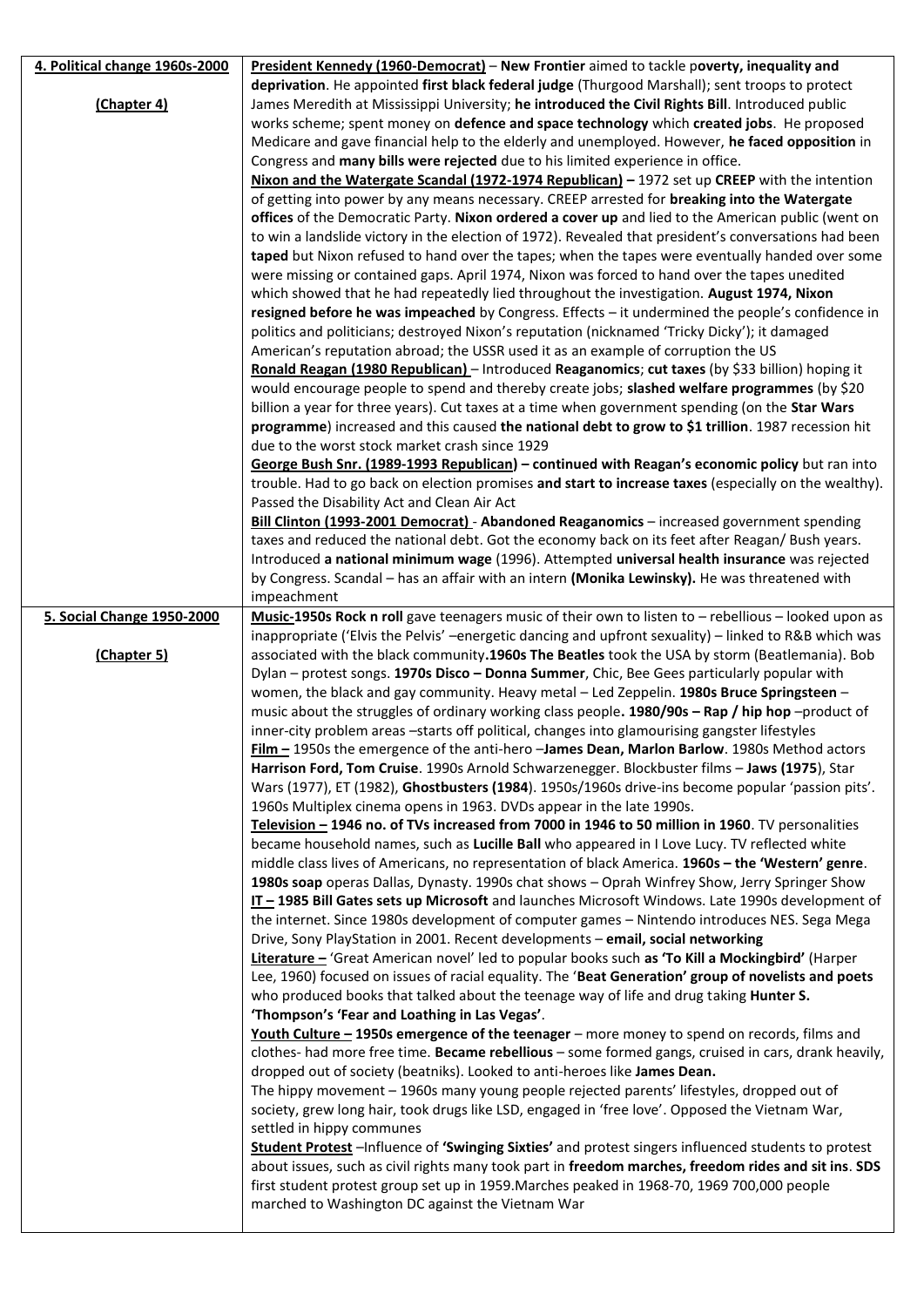| (Chapter 5)           | Women- During WWII 6 million women were employed by factories in traditional 'male' jobs. After<br>the war gave up their war time jobs and returned to their roles as mothers/wives and traditional<br>female roles such as, teachers, nursing and secretarial work. 1950s - media encouraged women to<br>take up traditional roles. New items such as washing machines led to boredom and encouraged<br>women to seek paid employment. 1960s - growth of the feminist movement -governmental report<br>stating that women earned 50/60% of what men did. 1963 Betty Friedan published the Feminine<br>Mystique called for equal opportunities for women. 1966 Friedan sets up National Organisation for<br>Women (NOW) which challenged discrimination. More radical group called the Women's Liberation<br>Movement was also set up which became more active in challenging discrimination. They burned<br>their bras and protested against Miss America. 1964 Civil Rights Act banned discrimination due to<br>gender; 1973 abortion legalised. 1981 - Sandra Day O'Connor became the first woman to be<br>appointed to the US Supreme Court. By 1995, 70 % of women of working age were in employment<br>compared with only 38% in 1955                                                                                                                                                                                                                                                                                                                                                                                                                                                                                                                                                                                                                                                                                                                                                                                                                                                                                                                                                                                                                                                                                                                                                                                                                                                                                                                                                                                                                                                                                                                                                                                                                                                                                                                                                                                                                                                                                                          |
|-----------------------|------------------------------------------------------------------------------------------------------------------------------------------------------------------------------------------------------------------------------------------------------------------------------------------------------------------------------------------------------------------------------------------------------------------------------------------------------------------------------------------------------------------------------------------------------------------------------------------------------------------------------------------------------------------------------------------------------------------------------------------------------------------------------------------------------------------------------------------------------------------------------------------------------------------------------------------------------------------------------------------------------------------------------------------------------------------------------------------------------------------------------------------------------------------------------------------------------------------------------------------------------------------------------------------------------------------------------------------------------------------------------------------------------------------------------------------------------------------------------------------------------------------------------------------------------------------------------------------------------------------------------------------------------------------------------------------------------------------------------------------------------------------------------------------------------------------------------------------------------------------------------------------------------------------------------------------------------------------------------------------------------------------------------------------------------------------------------------------------------------------------------------------------------------------------------------------------------------------------------------------------------------------------------------------------------------------------------------------------------------------------------------------------------------------------------------------------------------------------------------------------------------------------------------------------------------------------------------------------------------------------------------------------------------------------------------------------------------------------------------------------------------------------------------------------------------------------------------------------------------------------------------------------------------------------------------------------------------------------------------------------------------------------------------------------------------------------------------------------------------------------------------------------------|
| 6. Cold War 1945-2000 | Truman Doctrine -(1947) - President Truman offered help to any countries threatened by                                                                                                                                                                                                                                                                                                                                                                                                                                                                                                                                                                                                                                                                                                                                                                                                                                                                                                                                                                                                                                                                                                                                                                                                                                                                                                                                                                                                                                                                                                                                                                                                                                                                                                                                                                                                                                                                                                                                                                                                                                                                                                                                                                                                                                                                                                                                                                                                                                                                                                                                                                                                                                                                                                                                                                                                                                                                                                                                                                                                                                                               |
| (Chapter 6)           | communism; trying to prevent the spread of it to other countries. Turning point in relations with<br>USSR as the USA would now be proactive in following a policy of containment (as they believed in<br>the Domino Theory). The Marshall Plan (1947) - offered \$13 billion in aid to countries recovering<br>from war in the hope that these countries would not turn communist.<br>The Berlin Crisis (1948-1949) - After the war, Germany split into four zones (West -USA, Britain &<br>France. East - USSR). Berlin was in the USSR zone and was also split into four zones (West -USA,<br>Britain & France. East - USSR). 1948 -with the introduction of a new currency in the West, Stalin<br>(leader of the USSR) decided to retaliate by cutting off all links between West Germany and West<br>Berlin. Stalin hoped that the West would be forced to give up their sectors. The West organised<br>supplies to be airlifted to West Berlin which lasted until May 1949 when Stalin gave in and re-<br>opened all routes. Truman saw this as a success. In 1949 the USA joins NATO. The USSR set up the<br>Warsaw Pact.<br>The Cuban Missile Crisis - 1961 JFK backed a landing of Cuban exiles at the Bay of Pigs, which<br>intended to overthrow the Cuban Fidel Castro (communist Cuban leader). Cuba became closer to<br>the USSR and Castro agrees to have USSR missile bases in Cuba in retaliation for the USA having<br>missile bases in Italy and Cuba. 14 Oct. US spy plane took a photograph of Soviet missile launch<br>site, JFK decided to impose a blockade on Cuba using the US navy. Letters were sent between the<br>two leaders, with Kennedy agreeing publically to lifting the blockade in return for USSR missiles to<br>be removed from Cuba. JFK agreed privately to remove US missiles from Turkey. Consequences - It<br>looked to the American public that Kennedy had won. Both Khrushchev and Kennedy were accused<br>of brinkmanship (pushing the world to the brink of nuclear war, a hotline was set up between<br>Kennedy (The White House) and Khrushchev (the Kremlin) to ease communication.<br>Vietnam- Causes - Vietnam was divided into a communist country in the north and a non-<br>communist country in the south. In 1963 Diem (the leader of the South Vietnamese) was<br>overthrown and this worried the US because they feared South Vietnam would be taken over by<br>communists, along with the neighbouring countries of Laos and Cambodia. In 1964, a US destroyer<br>was fired on by the North Vietnamese patrol boat; President Johnson used this as an excuse to send<br>troops to South Vietnam. Methods - intense bombing campaign (Operation Rolling Thunder);<br>chemical warfare; search and destroy. Reason for defeat - growing opposition at home;<br>inexperienced troops at home; Vietcong tactics; support from the USSR and China. Consequences -<br>1969 President Nixon began peace talks. By 1975, communist forces had over-run South Vietnam<br>and in 1976 Vietnam was reunited under the leadership of Ho Chi Minh Asia, Laos and Cambodia<br>soon turned communist. |
|                       |                                                                                                                                                                                                                                                                                                                                                                                                                                                                                                                                                                                                                                                                                                                                                                                                                                                                                                                                                                                                                                                                                                                                                                                                                                                                                                                                                                                                                                                                                                                                                                                                                                                                                                                                                                                                                                                                                                                                                                                                                                                                                                                                                                                                                                                                                                                                                                                                                                                                                                                                                                                                                                                                                                                                                                                                                                                                                                                                                                                                                                                                                                                                                      |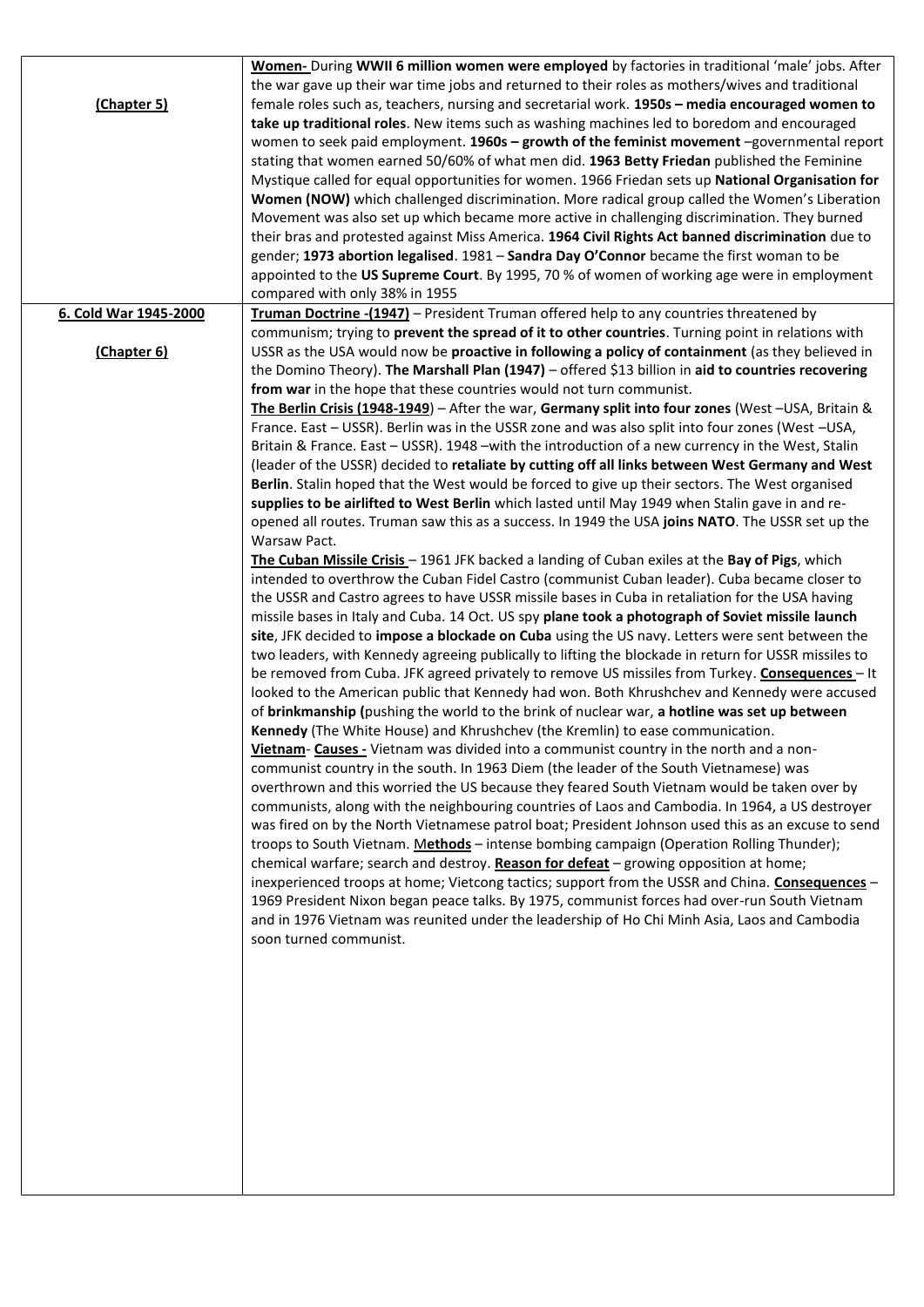| 7. Search for World Peace since | Détente - Reasons for - The USA wished for improved relations with the USSR and China; they           |
|---------------------------------|-------------------------------------------------------------------------------------------------------|
| 1970                            | wanted to reduce the risk of nuclear war; the USA wanted to end the war in Vietnam; they also         |
|                                 | wanted to reduce the cost of the arms race                                                            |
|                                 | <b>SALT I (1972)</b> - limited the amount of ICBMs and ABMs (missiles). First agreement between       |
| (Chapter 7)                     | superpowers to limit the number of nuclear weapons they held.                                         |
|                                 | Helsinki Agreements (1975) - agreed to work towards closer economic, scientific and cultural links;   |
|                                 | the USSR accepted the existence of West Germany                                                       |
|                                 | The USA's changing relations with China - Nixon wanted to exploit the strained relationship that      |
|                                 | had started to appear between the USSR and the China. Ping-pong diplomacy (1971) -Chinese table       |
|                                 | tennis team invited the US team to Peking and this proved successful. This lifted the 21-year-old     |
|                                 | trade embargo with China. 1972 - Nixon became the first US president to visit China. China was        |
|                                 | allowed into the UN                                                                                   |
|                                 | End of Détente - Soviet invasion of Afghanistan, 1979 - USA refused to sign SALT II because of the    |
|                                 | USSR's invasion of Afghanistan. US Olympic team boycotted the Moscow Olympic games 1980               |
|                                 | Reagan and the second Cold War - 1983 Reagan displayed threatening behaviour by increasing his        |
|                                 | defence budget by working on 'Star Wars' developing satellites with lasers that would destroy         |
|                                 | Soviet missiles in space. This proved a turning point as the USSR could no longer keep up the USA in  |
|                                 | terms of defence spending.                                                                            |
|                                 | Reagan and Gorbachev a return to détente - 1985 Gorbachev became the new leader of the USSR           |
|                                 | and he started a process of friendlier relations with the USA. 1987 INF was signed and agree to       |
|                                 | destroy all medium and short range weapons within three years. 1989 Bush Snr. And Gorbachev           |
|                                 | meet at Malta and announce the end of the Cold War. The reform policies resulted in the Soviet grip   |
|                                 | over Eastern Europe loosening. The satellite states started to overthrow their governments and this   |
|                                 | sparked the fall of the Berlin Wall in 1989. Europe was no longer divided between communism and       |
|                                 | capitalism.                                                                                           |
|                                 | US involvement in Iran -1980/90s US became more involved in the Middle East. 1979 the Shah of         |
|                                 | Iran (who was supported by the US) was forced to abdicate and Iran was now led by a                   |
|                                 | fundamentalist who denounced the USA. Nov. 1979 the US embassy was stormed and 66                     |
|                                 | Americans were taken hostage; they were held for 444 days. Carter authorised a rescue mission but     |
|                                 | it failed.                                                                                            |
|                                 | The Gulf War (1990-1991) - Aug. 1990 troops from Iraq invaded and captured Kuwait; USA wanted         |
|                                 | to protect its oil supplies in Kuwait; sent forces to protect Saudi Arabia (Operation Desert Shield); |
|                                 | Jan 1991, the Allies launched an air assault against Iraq (Operation Desert Storm) and land forces    |
|                                 | began the liberation of Kuwait(Operation Desert Sabre); Saddam was allowed to withdraw with           |
|                                 | much of his army intact; Bush's reputation stood high and America had restored order.                 |